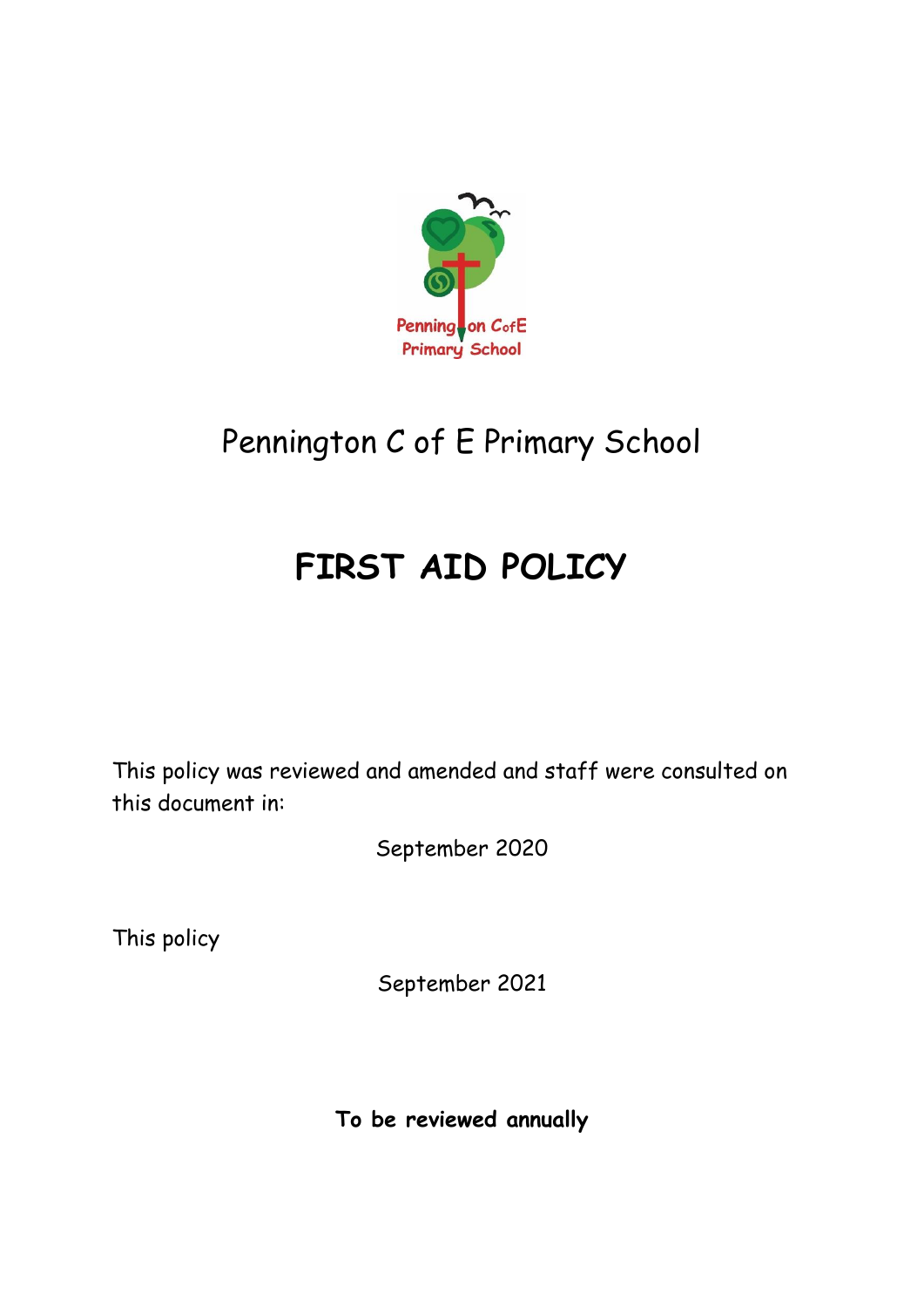# **Policy statement**

Pennington C of E School undertakes to ensure compliance with the relevant legislation with regard to the provision of First Aid for all employees, and ensures best practice by extending the arrangements as far as is reasonably practicable to children and others who may also be affected by our activities.

Responsibility for First Aid at Pennington C of E School is held by the Head Teacher (Mrs Storey). The responsible manager is Angela Nevinson.

All First Aid provision is arranged and managed in accordance with the children's service safety guidance procedure.

All staff have a statutory obligation to follow and co-operate with the requirements of this policy.

All our information and guidance concerning First Aid (including accident records and forms) are kept in the First Aid drawers at the First Aid station, until such time they are archived.

## **Aims and objectives**

Our First Aid policy requirements are achieved by:

- Carrying out First Aid needs assessment to determine the First Aid provision requirements for our school.
- It is our policy to ensure that the First Aid needs assessment will be reviewed periodically or following any significant changes that may affect First Aid provision.
- Ensuring that there are a sufficient number of trained First Aid staff on duty and available for the numbers and risks on the premises in accordance with the First Aid needs assessment.
- Ensuring that there are suitable and sufficient facilities and equipment available to administer First Aid in accordance with the First Aid needs assessment.
- Ensuring the above provisions are clear and shared with all who may require them.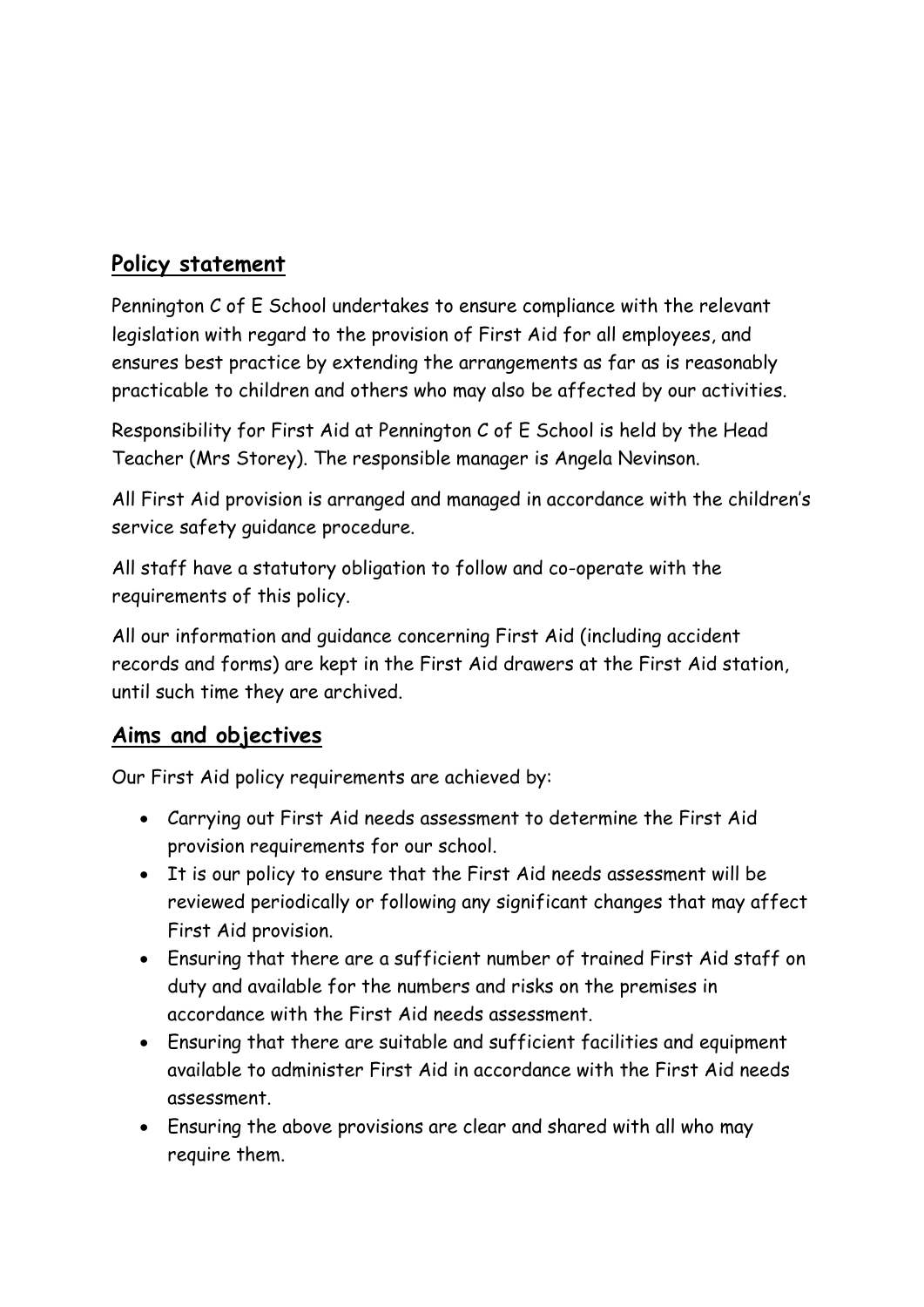The responsible manager will ensure that appropriate numbers of appointed persons, school First Aid trained staff, emergency First Aiders qualified First Aiders and paediatric First Aid trained staff are nominated, as identified by completion of the First Aid needs assessment, and that they are adequately trained to meet their statutory duties.

# **Training**

## *Appointed persons*

At Pennington C of E School there are 4 appointed persons who are in the following roles:

| Senior Midday Supervisor/STAJane Tuck |  |
|---------------------------------------|--|
| Deputy Head TeacherBetsy Hockaday     |  |
|                                       |  |

# **Clubs**

A member of staff is usually on premises during clubs to administer First Aid if needed. All club personnel have access to pupil's information (not outside agencies) kept in the office cupboard under the desk.

Through law the **minimum legal requirement** is to appoint a person (the appointed person) to be on site at all times during the working day. These appointed persons are in place to take charge of first aid arrangements including looking after equipment and calling emergency services.

Appointed persons are not necessarily First Aiders and should not provide any first aid for which they have not been trained.

## **School First Aid trained staff**

At Pennington C of E School 11 staff are trained First Aiders.

- Class teachers (Mrs Solloway, Miss Barnes, Mrs Muir, Miss Preston,, Mrs Hodgson and Mrs Barton).
- Learning support assistants (Miss Exley, Mrs Gallivan. Miss Rogers and Mrs Wright).
- Midday staff (Mrs Tuck)
- Head teacher (Mrs Storey)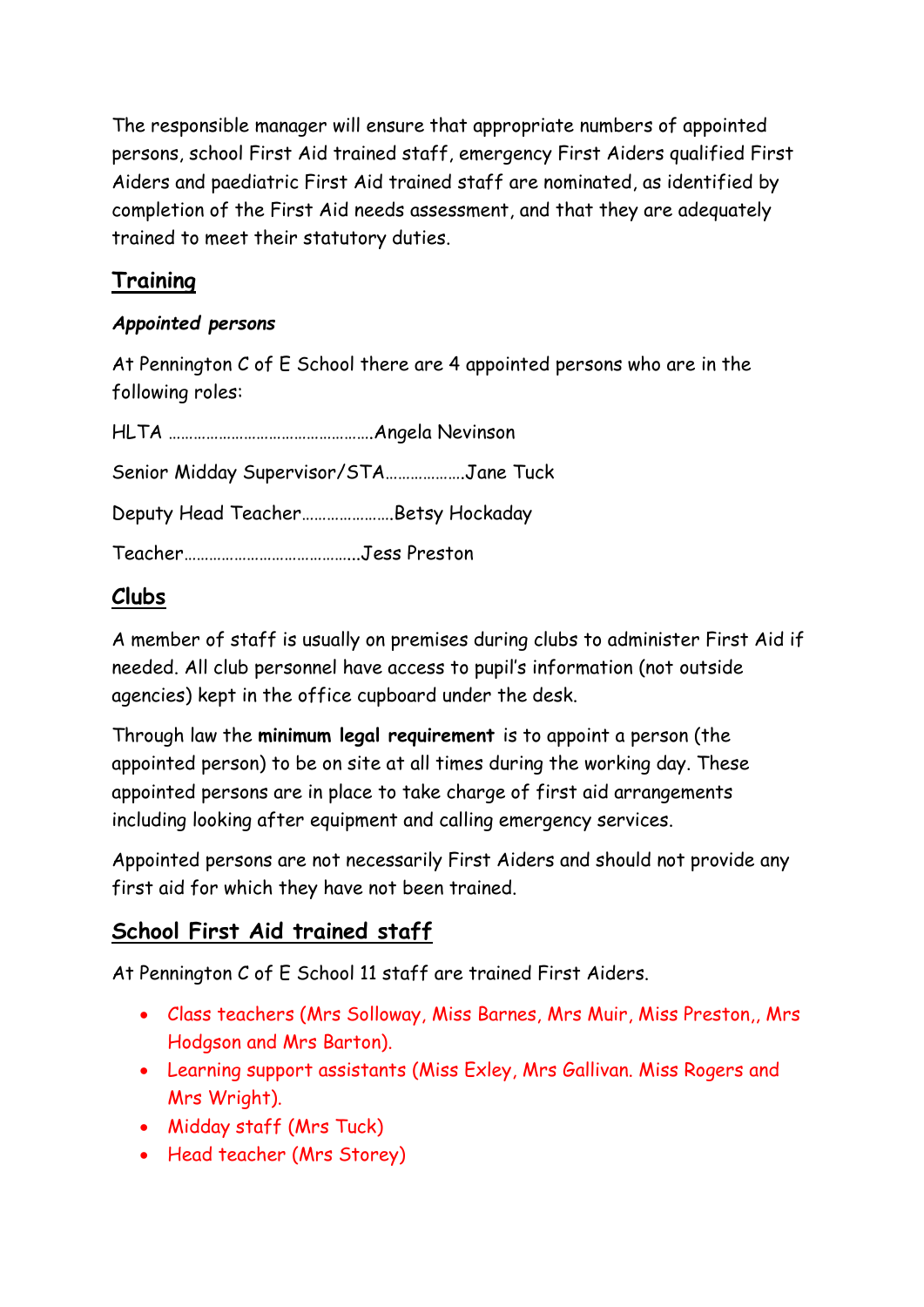# **Emergency First Aiders**

(Those completing the approved 6 hour course at Pennington C of E School

- 5 class teachers
- 4 learning support staff (AS ABOVE)
- 1 midday staff
- Head teacher

These staff are responsible for administering First Aid, in accordance with their training ,to those that become injured or fall ill whilst at work or on the premises.

# **Paediatric First Aiders**

(Those completing the 2 day First Aid course)

- 1 class teacher (Miss Preston)
- 2 learning support assistants (Mrs Nevinson and Mrs Tuck)
- Deputy Head teacher (Betsy Hockaday)
- Mrs Tuck is also our lead Mid-day supervisor

These staff are in place to meet the Early Years Foundation Stage (EYFS) statutory obligations of provision of First Aid to those children aged 5 years old or younger, and are responsible for administering First Aid, in accordance with their training, to those who fall ill whilst at work or on the premises.

### **Equipment organisation**

## **Our First Aid needs assessment has identified the following First Aid kit requirements:**

- 6 First Aid Kits on the premises.
- First Aid kits are situated in each building.
- 1 in each classroom…Year 1, Year 4, Year 6.
- 3 in the staff room cupboard.

### **The contents of First Aid kits in classrooms/ staff room**

- First aid guidance leaflet
- 4 First Aid dressings 12x12cm
- First Aid dressing 18x18cm
- 2 triangular bandages
- 12 safety pins
- 2 eye dressings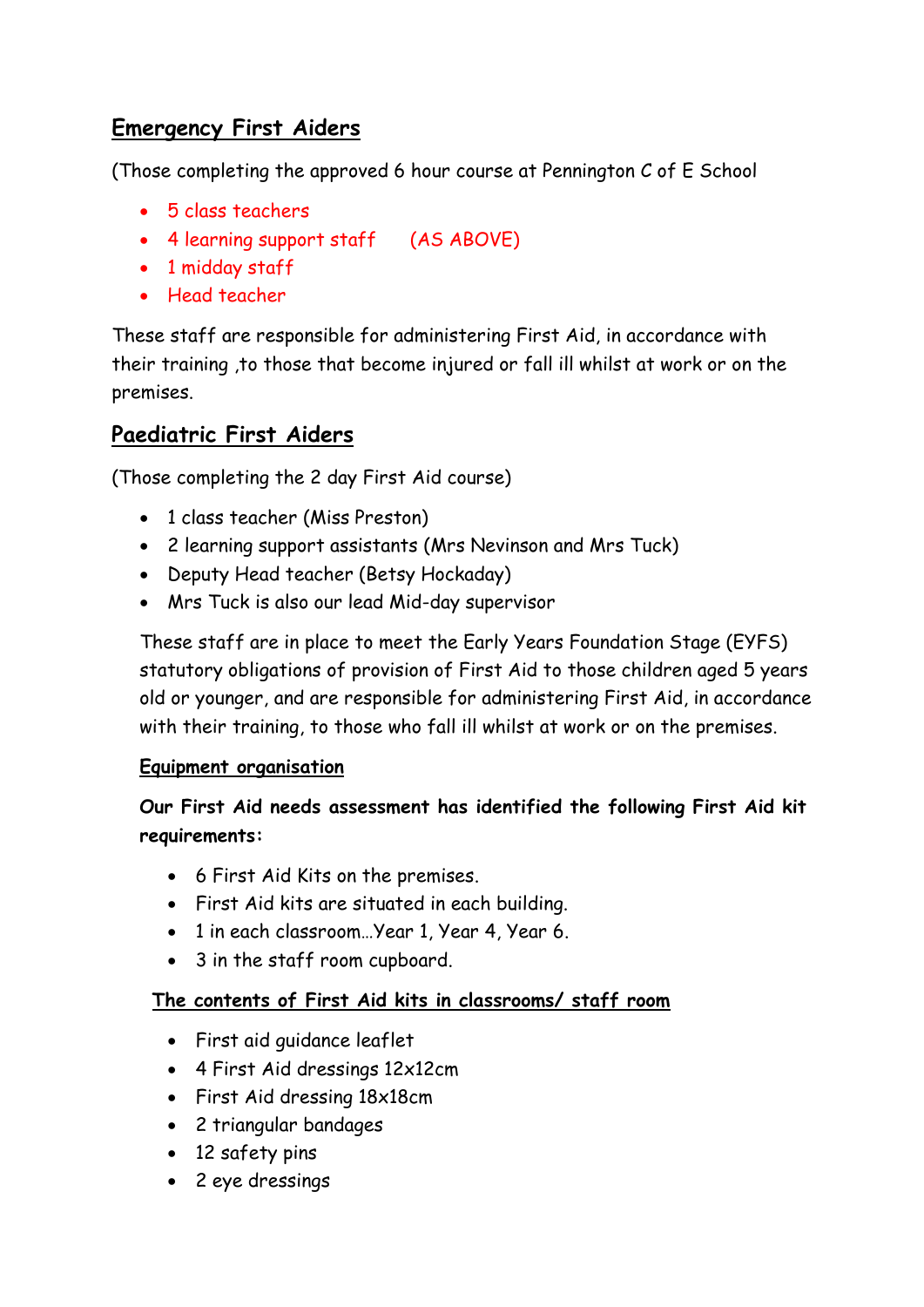- 40 waterproof plasters
- 20 sterile wipes
- Microporous tape 2.5cm
- 6 pairs of nitrile gloves
- 2 finger dressings
- Face shield for mouth to mouth
- Foil blanket
- Burn dressing 10x10cm
- Clothing cutters
- Conforming bandage

Travel First Aid kits are taken and returned staff room cupboard when needed.

It is the responsibility of the Mrs Nevinson to check First Aid contents each week due to Covid 19 guidance. Completed checklists are signed and stored in the school medical cupboard in the staffroom.

## **Designated room**

The corner of the hall is designated as the First Aid area for treatment, sickness and administering of First Aid during the school day. The heads office can also be used as a point for First Aid. An isolation Room has been established following Covid 19 guidance.

## **First Aid - sequence of events**

In the event of an accident the First Aider/appointed person takes charge of the First Aid emergency treatment commensurate with their training. Following their assessment of the injured person, they are to administer appropriate First Aid and make a balanced judgement as to whether there is a requirement to call an ambulance. (IF UNSURE AT ANY TIME THE FIRST AIDER WILL CALL HOME FOR ADVICE OFF A PARENT OR CALL NHS CHOICES 101 FOR FURTHER ADVICE)

The First Aider/appointed person will always call an ambulance on the following occasions:

- In the event of a serious injury
- In the event of any significant head injury
- In the event of a period of unconsciousness
- Whenever there is a possibility of a fracture or where this is suspected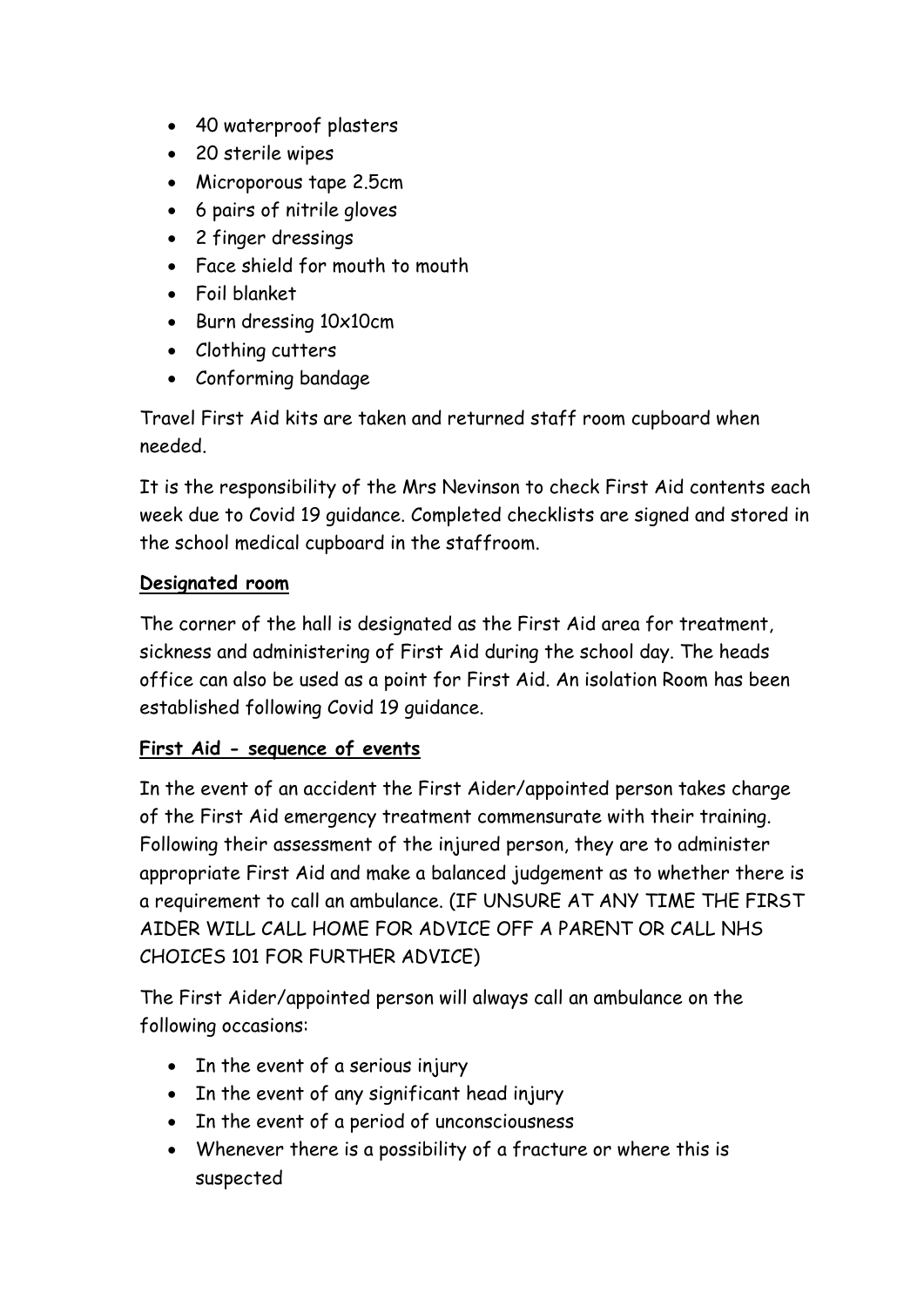- Whenever the first aider is unsure of the severity of the injury
- Whenever the first aider is unsure of the correct treatment

If an ambulance is called, the caller must speak to the emergency services and give the following information:

- 1. State what happened
- 2. The child's name
- 3. The age of the child
- 4. Whether the casualty is breathing/or unconscious
- 5. The location of the school

In the event of the accident involving a child, where appropriate, it is our policy to always notify the parent/carer of the child's accident.

- If it is considered to be serious (more than minor injury)
- Requires first aid treatment (more than minor treatment)
- Injury to the head
- Requires attention at the hospital

### **Notification to parent/carers**

Our procedure for notifying parents will be to use all telephone numbers available to contact them and leave a message should the parents not be contactable.

In the event that parents cannot be contacted and a message has been left our policy will be to continue to attempt to make contact with the parents every half hour. In the interim, we will ensure that the qualified first aider, appointed person or another member of staff remains with the child until the parent can be contacted and arrive (as required)

In the event that the child requires hospital treatment and the parents cannot be contacted prior to attendance, the qualified first aider/appointed person/another member of staff will accompany the child to hospital and remain with them until the parents can be contacted and arrive at the hospital

### **First Aid out of school on trips or residential visits**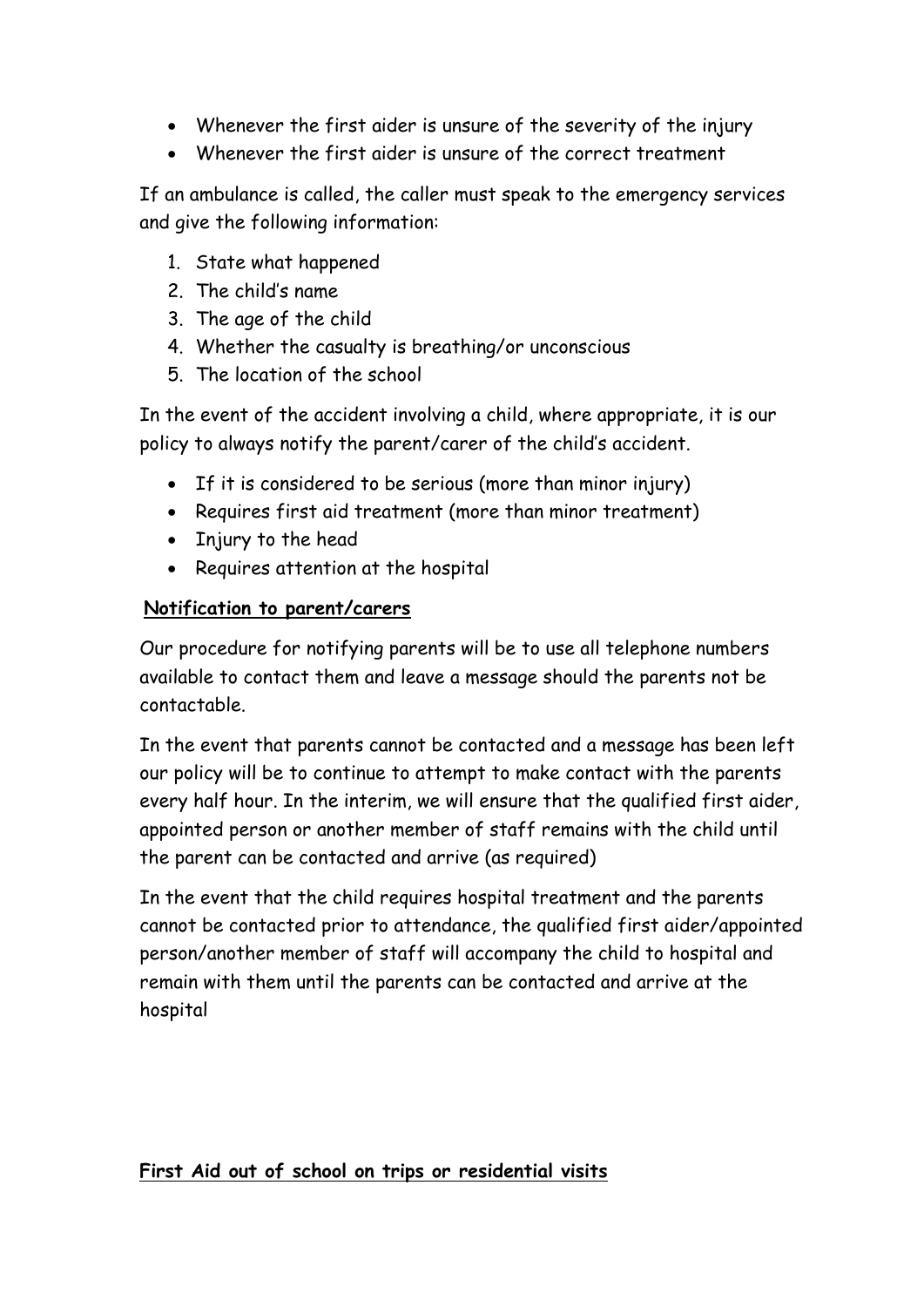In the event of children needing First Aid on school trips

- 1. All staff have first aid packs and mobile phones with them. Also at least one member of staff must be First Aid trained.
- 2. The First Aider deals with minor ailments.
- 3. Any major ailments the school is informed and advice sought. Parent/carers are also informed by the school office or teacher in charge of trip.
- 4. For any incident that the First Aider is unsure of, a second opinion from another first aider is sought, or NHS choices (101) is called.
- 5. Gloves are ALWAYS worn when treating injuries.
- 6. Any accident or incident is reported back at school, a note of the incident is made at the scene.
- 7. No medication may be given to a child unless prescribed by a doctor, signed and dated and a signed letter from parents for consent. An administration of medicine form must be signed and dated by the First Aider in charge, no other medication must be given by anyone.
- 8. For any head injuries the school and the parents are informed immediately by telephone and a bump to the head sticker/letter given to the child.
- 9. If children are sent home, they must be collected be a responsible adult.
- 10. In the event of a serious incident an ambulance is ALWAYS called.
- 11. One member of staff accompanies the child in the ambulance, whilst the school contacts the parent/carer and arranges for them to meet the child and staff at the hospital.
- 12. In the event of parents being unreachable, the contact people on the child's forms will be phoned.

## **Residential specifics**

- Basic First Aid can be carried out by an appointed person whilst a trained First Aider is located
- First Aid will then be carried out by a qualified first aider.
- First Aid should be undertaken in the presence of another qualified First Aider where possible.
- All First Aid must be logged for medical records.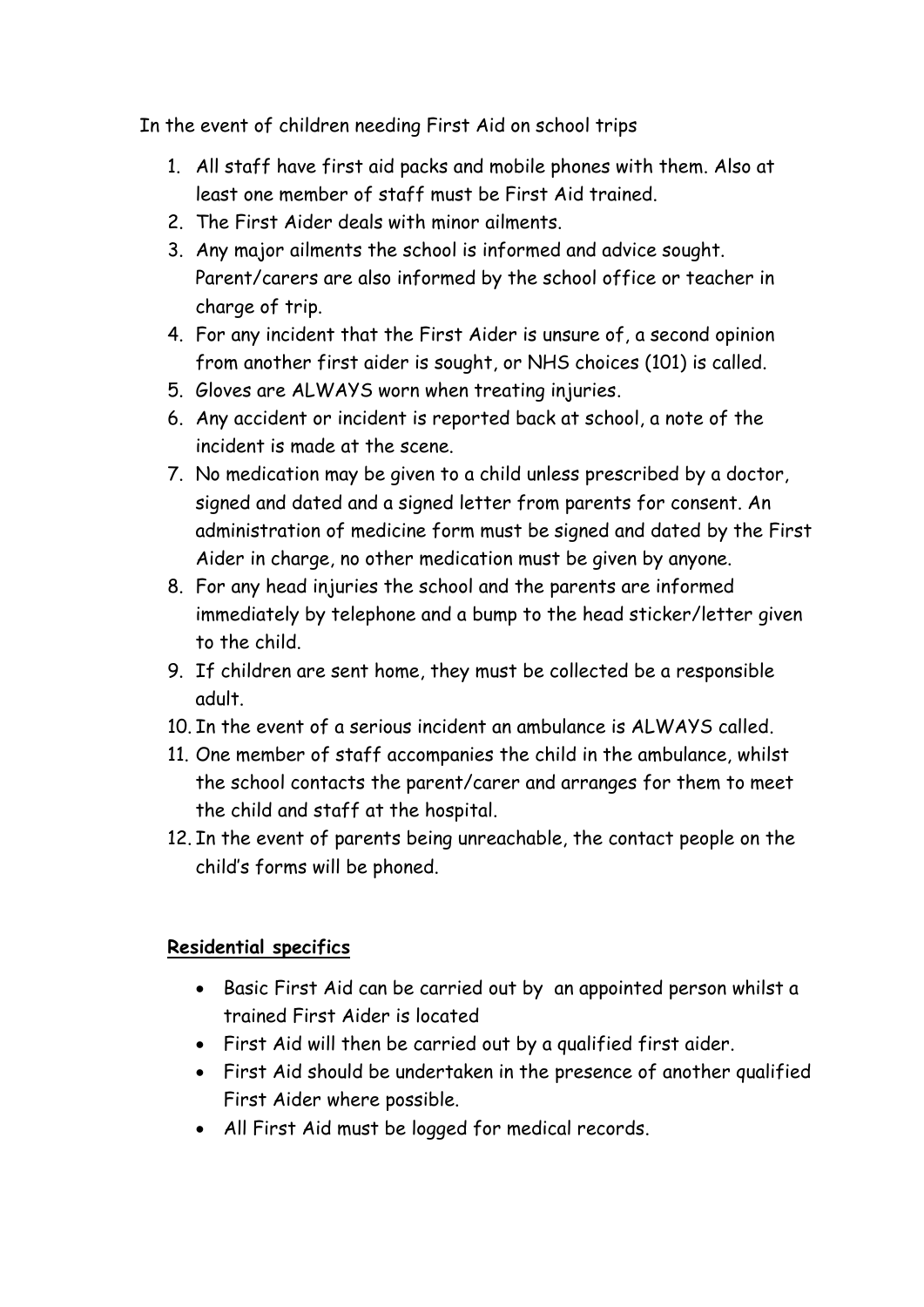- Medicines of any description (including pain killers) are NOT to be administered to any child unless they are the designated person responsible and have written signed consent form stating dose and frequency.
- Class teachers are usually designated persons on residential trips.

### **Record keeping**

All accidents requiring treatment are recorded with the following information:

- Full name of injured person
- Name of qualified first aider/ appointed person/ who dealt with emergency
- Date of accident
- Type of accident (e.g bump to the head)
- Time the accident happened
- Where the accident happened
- Treatment provided and action taken

### **Administering medicines in school**

Our school will administer medicines to pupils in school under special circumstances. Most prescribed medicines can be taken outside normal school hours. In cases where this is not possible Mrs Storey/Mrs Hockaday can administer a child's medicine at lunch time.

We must have written parental permission for the designated member of staff to administer medicine in the office. A signed record is kept in the office daily of time, dosage and designated member of staff administering.

Non- prescribed medicines e.g (throat lozenges) are allowed at the discretion of the head taeacher.

#### **Storage and disposal of medicines**

Any medication that needed to be in school is stored either in the heads office, fridge or as per storage instructions. The exception to this rule is